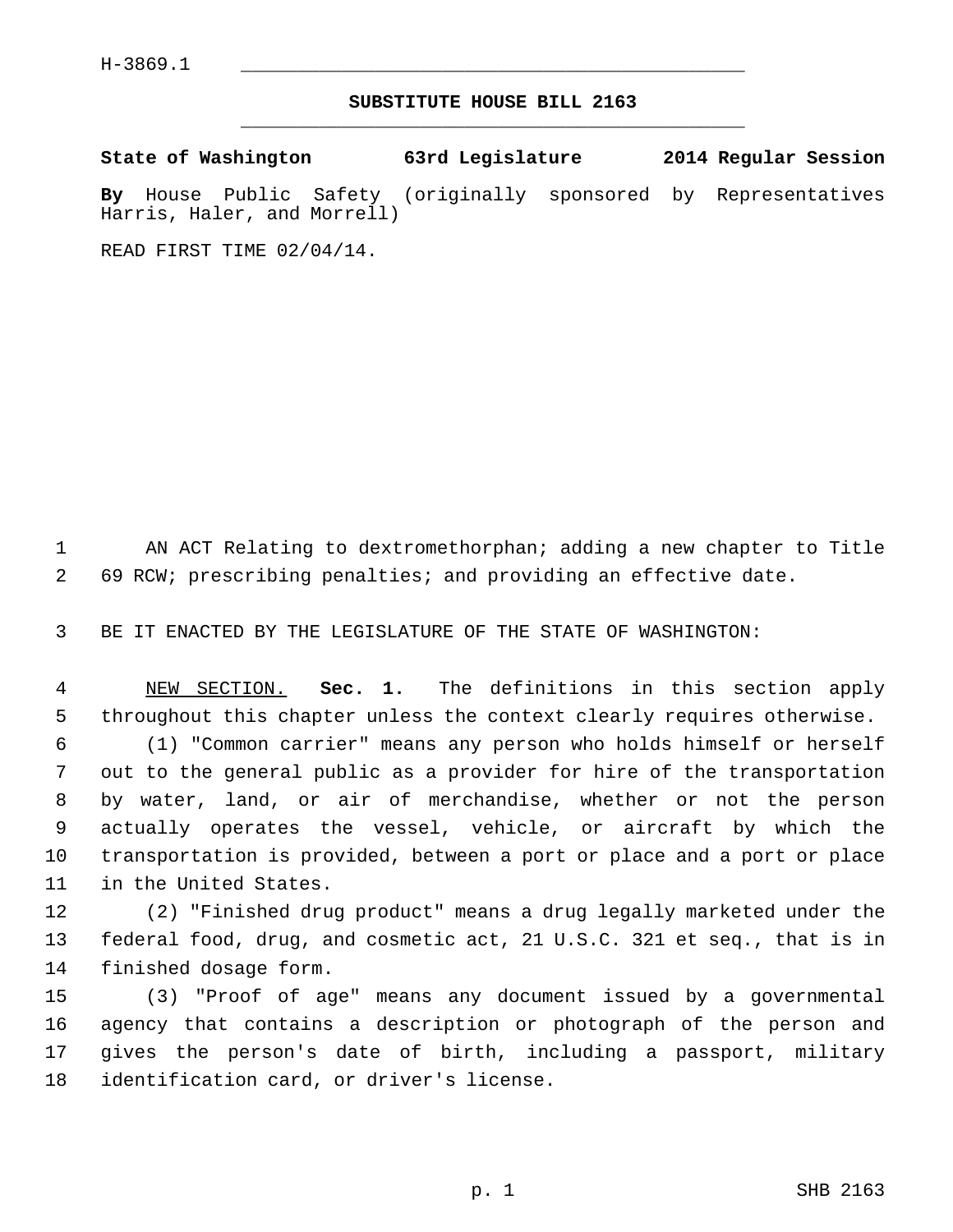1 (4) "Unfinished dextromethorphan" means dextromethorphan in any 2 form, compound, mixture, or preparation that is not a drug in finished 3 dosage form.

 4 NEW SECTION. **Sec. 2.** (1) A person making a retail sale of a 5 finished drug product containing any quantity of dextromethorphan must 6 require and obtain proof of age from the purchaser before completing 7 the sale, unless from the purchaser's outward appearance the person 8 making the sale would reasonably presume the purchaser to be twenty- 9 five years of age or older.

10 (2) It is unlawful for any:

11 (a) Commercial entity to knowingly or willfully sell or trade a 12 finished drug product containing any quantity of dextromethorphan to a 13 person less than eighteen years of age;

14 (b) Person who is less than eighteen years of age to purchase a 15 finished drug product containing any quantity of dextromethorphan;

16 (c) Person to possess or receive unfinished dextromethorphan, 17 unless the person is registered under section 510 of the federal food, 18 drug, and cosmetic act, 21 U.S.C. 321 et seq., or appropriately 19 licensed with the pharmacy quality assurance commission; or

20 (d) Person to distribute unfinished dextromethorphan to any person 21 other than a person registered under section 510 of the federal food, 22 drug, and cosmetic act, 21 U.S.C. 321 et seq., or appropriately 23 licensed with the pharmacy quality assurance commission.

24 (3)(a) Any manufacturer, distributor, or retailer whose employee or 25 representative, during the course of the employee's or representative's 26 employment or association with that manufacturer, distributor, or 27 retailer sells or trades dextromethorphan in violation of subsection 28 (2)(a) of this section is guilty of a class 1 civil infraction as 29 provided in RCW 7.80.120, except for any manufacturer, distributor, or 30 retailer who demonstrates a good faith effort to comply with the 31 requirements of this chapter.

32 (b) Any employee or representative of a manufacturer, distributor, 33 or retailer who, during the course of the employee's or 34 representative's employment or association with that manufacturer, 35 distributor, or retailer sells or trades dextromethorphan in violation 36 of subsection (2)(a) of this section is guilty of a class 1 civil 37 infraction as provided in RCW 7.80.120.